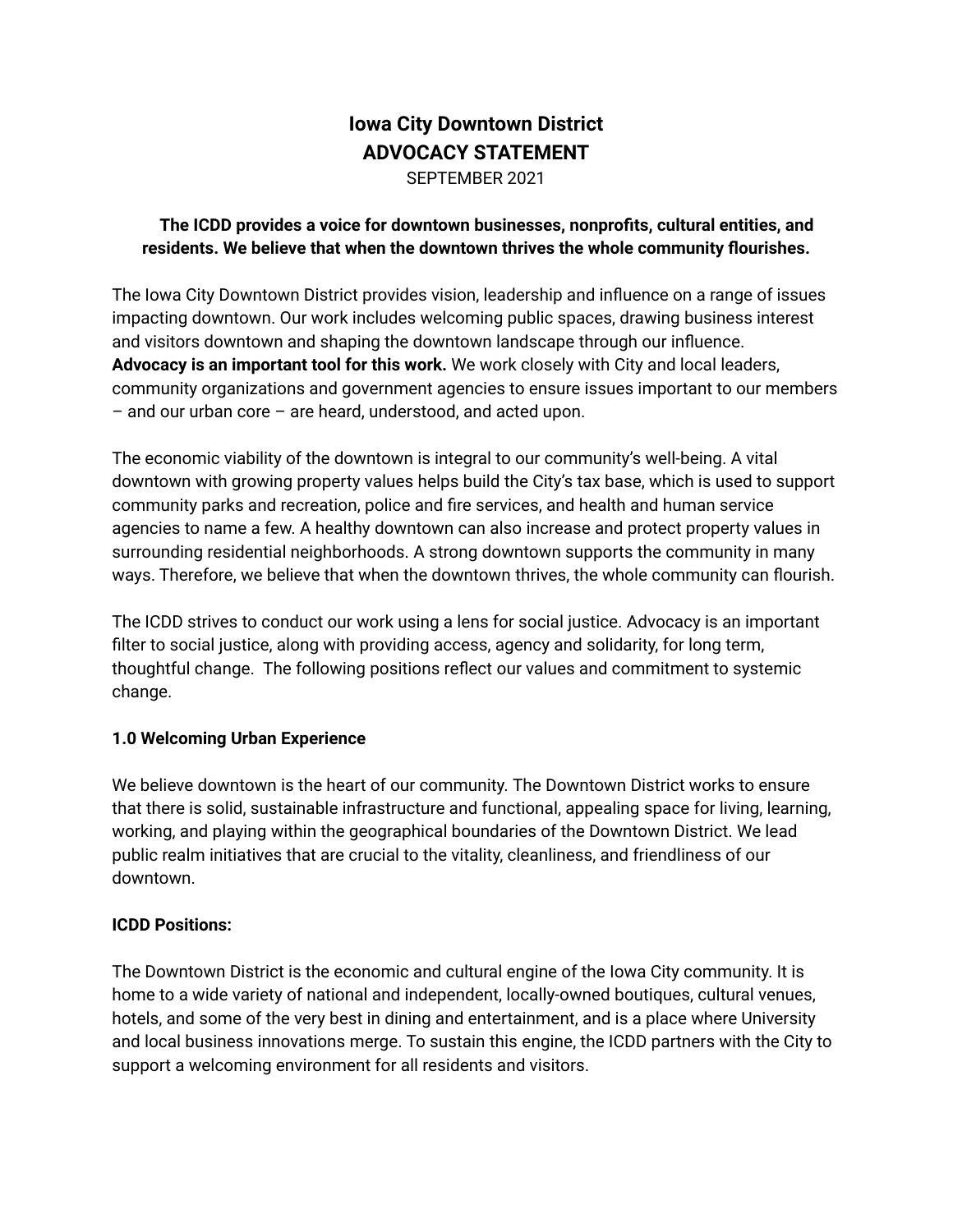We advocate for the following to enhance these efforts.

# 1.1 Welcoming Community

The ICDD supports inclusion and creating a community that prospers because everyone feels welcome. This means ensuring downtown is accessible to our residents as shoppers, workers, residents, and business owners. This includes support for the City of Iowa City's designation as a "Welcoming City" to visitors that reside or visit from around the globe and advocacy for the creation of inclusive policies and practices such as making it easier for entrepreneurs to start a business or having wayfinding and public signage available in multiple languages.

# 1.2 Support for Under-Represented Businesses

We support the expansion of the City of Iowa City's financial assistance for current and emerging historically under-represented businesses and property owners. The ICDD encourages and can offer support for these targeted businesses, including recruitment to be on the Board of Directors of the ICDD.

# 1.3 Clean & Safe

We believe the downtown must be fundamentally clean and feel safe for all community members and visitors first in order for the area to thrive. We advocate for the following to ensure this baseline is met.

1.3.1 We support the Iowa City Police Department's placement of a daytime police officer as a liaison to downtown stakeholders as well as other public safety resources in the evening that proactively support downtown businesses and venues. The ICDD will continue to invest in these services where positive impact is the proven result. These officers assist with issues of shoplifting, counterfeit money, and a variety of safety issues businesses may face. We also believe the ICPD's community-based approach pays dividends for local-problem solving related to serving those underserved and experiencing mental illness, addiction, and/or homelessness.

1.3.2 We advocate for City support of additional study of downtown nightlife, calls for service, and other data to guide further ICDD public safety investments. Additional data and analysis from the ICPD will help identify the appropriate services that could prevent or deter incidents in the later evening and prevent violence downtown.

1.3.3 We support the ICPD's use of security cameras in the downtown area if:

- Cameras are not actively monitored;
- Cameras are identified so that the public is aware they are on;
- They are used to recall video for investigative purposes and officially subpoenaed requests only; and
- Video feeds are deleted every 6 months.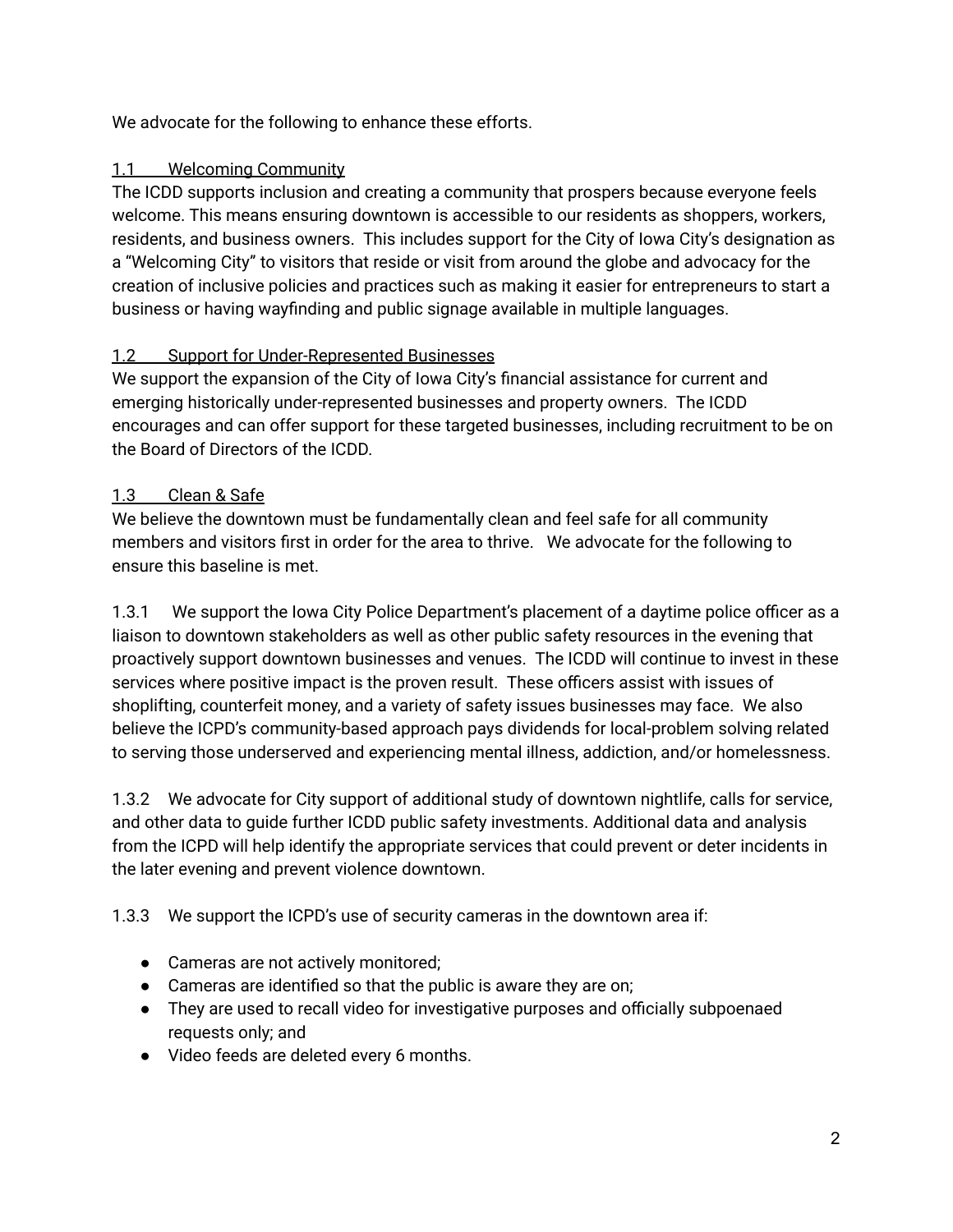1.3.1 Downtown hosts thousands of people daily in the City center, as well as large public events, live music, children's activities and a playground, a public library, and a host of other attractions and sensitive uses. We advocate for State legislative action to change the law(s) that permits guns in public spaces such as the downtown pedestrian mall.

### 1.4 Support for Community Services

Downtowns are often the last refuge for individuals experiencing mental illness, substance abuse, and homelessness. We advocate for the following to enhance community services supporting individuals experiencing these conditions.

1.4.1 We support the continuing Crisis Intervention Team (CIT) training for police, fire, and emergency staff to help support a less confrontational environment and to de-escalate events with offenders that may lead to violence or further crisis. Further, we advocate for CIT training community-wide where those going through the training open up the opportunity for others to attend as possible.

# 1.5 Support for the Arts Access Initiative

Support the Arts Access Initiative championed by the Downtown Arts Alliance to encourage additional Black, Indigenous, and People of Color (BIPOC) into arts programming. The more diverse content, the more people of color see others like themselves in downtown venues to support a more welcoming environment. (# 1 in the *2021 Downtown Recovery Brief*.)

# **2.0 Shape the Urban Landscape**

One of the constants about downtown is that it is ever changing. The ICDD is an organization that values our history and helps guide its next chapter. We recognize that change is hard, yet necessary for growth--both in density and diversity of offerings downtown. We acknowledge that there are challenging discussions ahead regarding height, density, redevelopment, and historic preservation; and there is no consensus on these matters in the community or amongst ICDD membership.

The ICDD supports a planning strategy that places focus on a larger area, versus looking at individual properties, to **increase predictability**. Ideally, there are clear delineations of what decisions are policy driven and therefore, made by the city council, and which are administrative, and delegated to staff.

We need to design the ideal downtown of the future, taking into consideration an increasingly diverse population, climate change, creating experiential retail, changes in technology, and ensuring gathering spaces are malleable and programmed for various purposes and safe for all.

The ICDD wants to play a role in facilitating and leading these discussions in a concerted and thoughtful manner.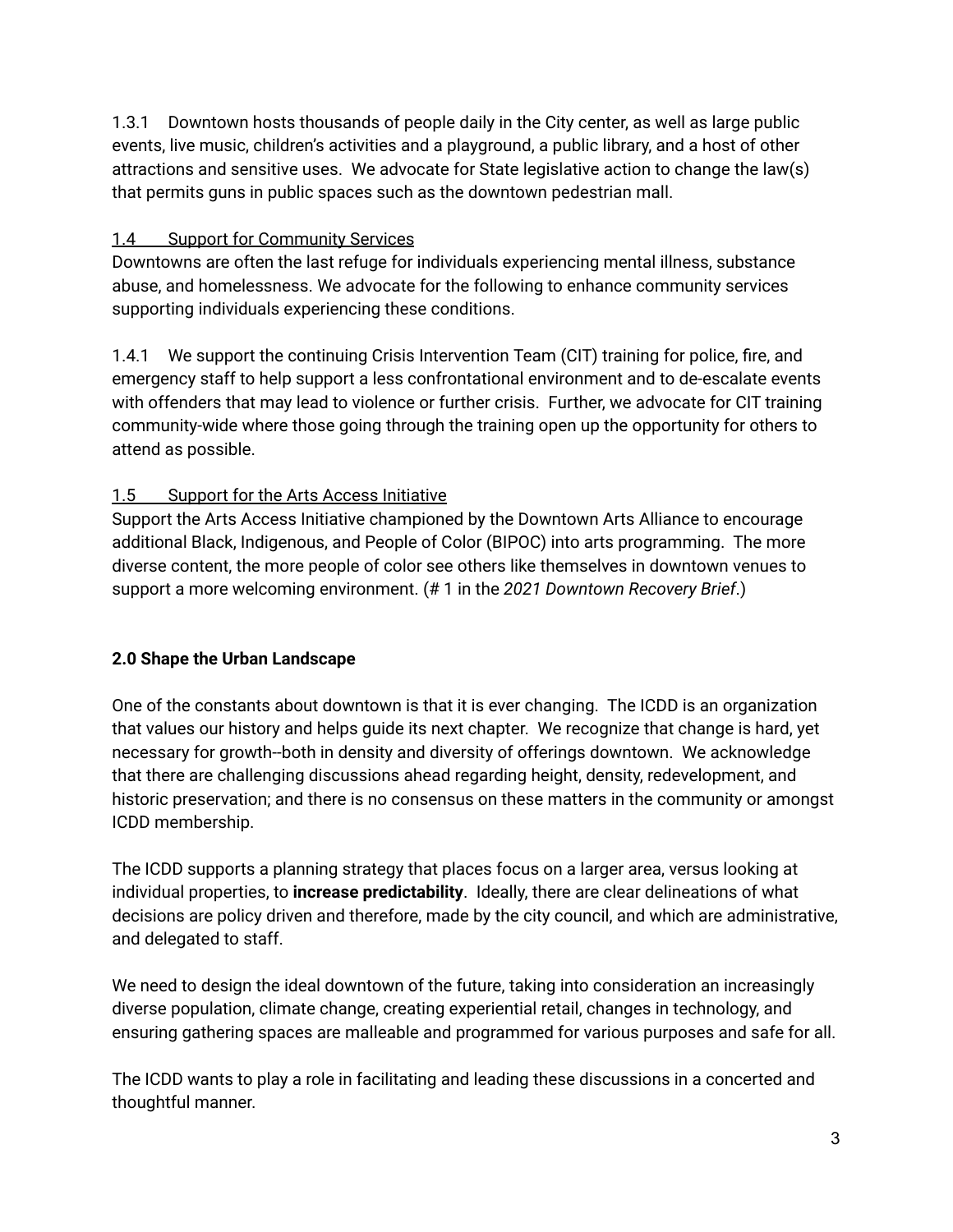The ICDD's approach to our built environment is to listen, conduct research, educate, communicate, and innovate. Hosting forums that inform best practices that shape a quality downtown built environment and access to it is a great way to provide opportunities for strategic learning.

#### **ICDD Positions:**

#### 2.1. Urban Character:

The ICDD believes in a "smart growth" approach to sustainable downtown development and regional growth. This approach encourages compact and more dense development in the City's commercial core, with a mix of building types and uses, diverse housing and transportation options, development within existing neighborhoods, and community engagement. The juxtaposition of old and new provides a rich analogy of our community that we hope to maintain and steward.

The following statements guide our advocacy.

- Our urban character includes an integrated mix of contemporary structures and historic buildings that are both highly valued by our organization.
- "Infill" projects help financially support the downtown ecosystem by bringing additional customer base to businesses in older buildings that often struggle with higher maintenance costs. It is recognized that most development over 3 stories is viewed as increased downtown density.
- We support land use policies and regulations that encourage sustainability and foster and encourage downtown reinvestment.
- Well designed taller buildings that have a positive impact on the streetscape have a place in the downtown.
- A mix of housing types (apartments and condos, student and community, low-income to market rate) will keep a balance of income and young to older generations living downtown. When this mix is out of balance, incentives should be offered to housing developers and landlords to meet the objective.
- Thoughtful downtown development can grow the City's tax base, which in turn provides support for City services throughout the community. When the downtown thrives, the whole community flourishes.
- Alleys are an opportunity to be used not only for solid waste, recycling, and deliveries. Our alleys can also become a destination, utilized as outdoor retail with seating areas, as a place to view and participate in public art, and to become beloved walkways connecting other downtown destinations.

In addition, the City conducted a Downtown and Pedestrian Mall Streetscape Update Plan in 2014 (www.icgov.org) to support the revitalization of and reinvestment in Downtown Iowa CIty. The ICDD advocates for continuing the implementation of the 2014 Streetscape Update Plan.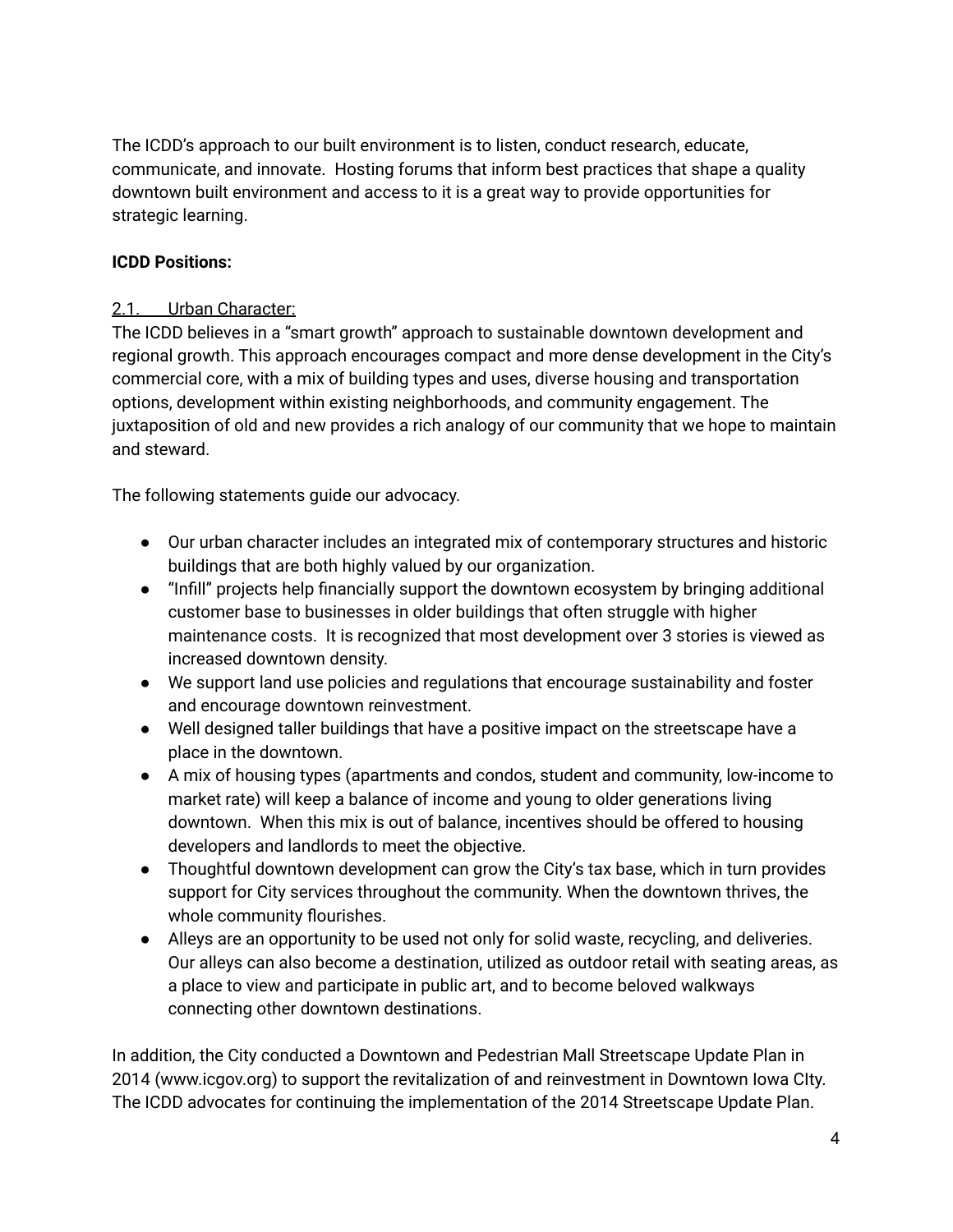## 2.2 Land Use Regulations

The 2019 Downtown and Riverfront Crossing Master Plan update (Downtown Comprehensive Plan or RFC Plan) (www.icgov.org) provides land use guidance for the Downtown and Riverfront Crossings area. The ICDD supports the general guidance of the plan. However, the ICDD advocates for a review of the Downtown Comprehensive Plan by staff to address several incongruencies. In doing so, those interested in investing locally will be better served with a more predictable process - which can keep investment local and the reputation of the community strong.

Currently, several areas of the plan are out of date and introduce ambiguity as to how the existing zoning and the plan's suggestive guidance should be implemented through new development or renovations downtown. The following options could help de-politicize proposed projects considerably:

- 1. An administrative clarification added in the rear Appendix of the Downtown Comprehensive Plan on page 112 on a map entitled "Heights" that states the following: "This map was developed to provide market projections of possible heights of downtown development in 2009 and is not to be used as a regulatory guide for actual development or renovations projects, where the downtown zoning code prevails." OR
- 2. Ensure that the zoning code and maps within the Comprehensive Plan are in alignment. For example, the zoning code does not permit one-story development downtown and this same map indicates properties where it is a "preferred height."

The Downtown Comprehensive Plan provides a great starting place for these discussions and clarity in the use of the guidance and the zoning code will assist all parties know what they can and cannot develop in Iowa City.

Similarly, the City has expressed the desire to explore a Form Based Code (FBC) approach to zoning land use for both Downton proper and the Northside neighborhoods (www.formbasedcodes.org) to help streamline development and preserve character.

As it pertains to land use, zoning, and regulatory code compliance, we advocate for:

- A Form Based Code approach for the Northside at a similar neighborhood scale as CB-5 zoning, or a roughly five story building.
- A zoning approach for the downtown core proximate to the pedestrian mall that allows the market to express demand for buildings at a variety of heights and uses.
- Review of impediments such as parking regulations to downtown renovations and investments to support infill projects and additional housing opportunities for long-term community members.
- Exploration of downtown parking regulations in the special exception process, especially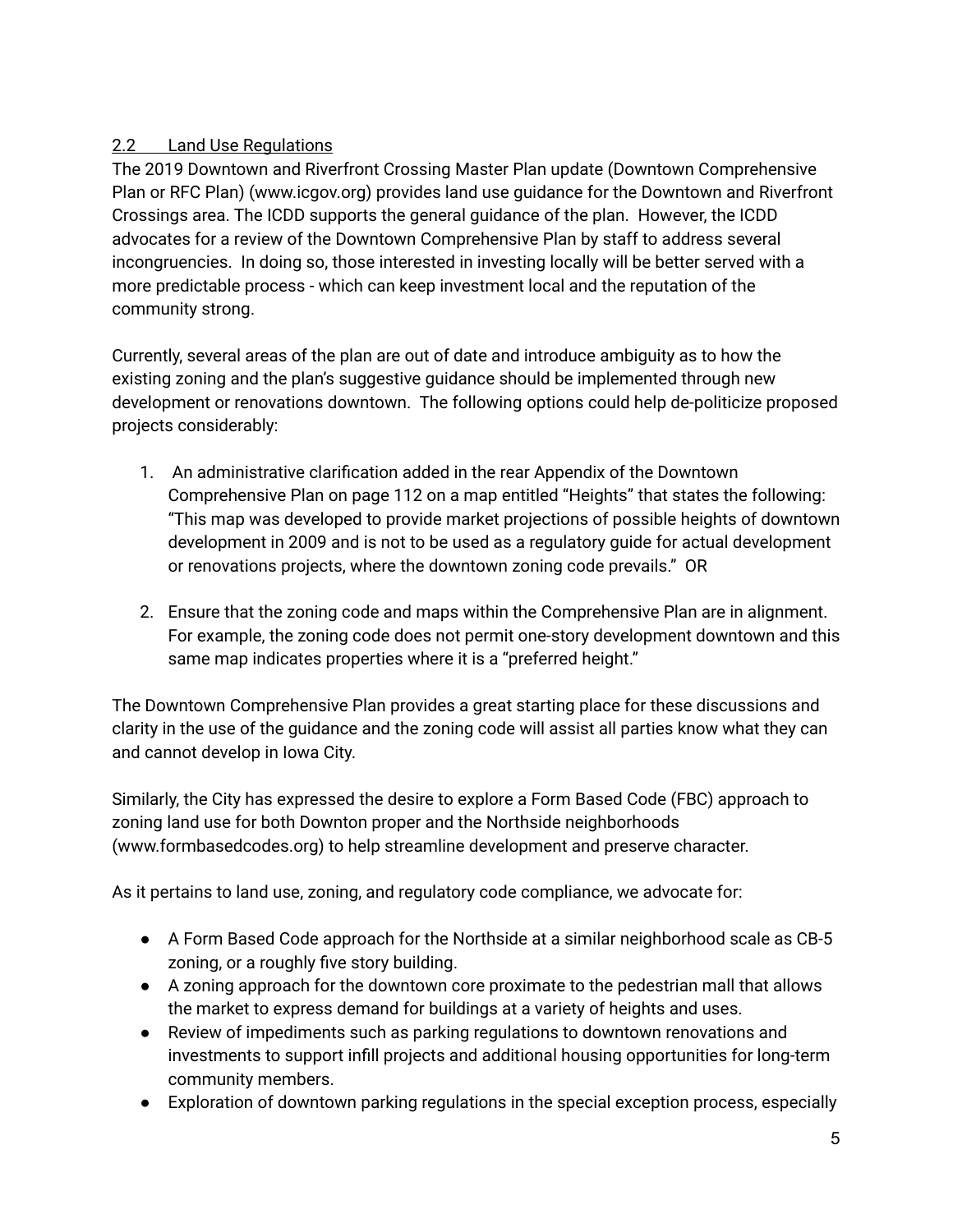as it relates to the shallow nature of the local water table (deterring underground parking) and the size of smaller property footprints that may not allow a development to accommodate the required parking on the site without demolishing adjacent properties.

● Review of the intent and outcomes of the "500-foot rule" and explore if any updates while still having appropriate regulation of alcohol licenses are warranted to create a more competitive restaurant environment and even playing field with restaurants and bars outside the downtown area.

Last, the ICDD developed Design Guidelines in partnership with the City of Iowa City to support business openings downtown, quality sign standards, and storefront enhancements. High quality design standards are important to attract other high quality businesses. The City has never adopted these standards and it would be very helpful to our organization to have the City adopt them so that we are both promoting the same positive street character and well designed storefronts. We have advocated since these standards were developed for the City to adopt this document and continue to do so.

#### 2.3. Housing for the Community

We support the City's goal of increasing the affordable housing stock, including in the downtown area. Affordable housing is defined as a household spending no more than 30% of their income on rent/mortgage and utilities. We similarly support mixed-use development that incorporates residential units targeted towards long-term tenants as a particular need of downtown neighborhoods. Increasing the supply of residential units targeted at a variety of income levels will support the community's overall need for additional housing stock.

#### 2.4 Remove Incentives for College-Oriented Housing Development

The current ratio of student to community housing downtown is out of balance and impacts the downtown market by strengthening the market demand for traditionally student offerings (pizza, beer, and coffee.) In order to offer a stronger merchandise mix targeted at the larger community, we advocate for incentives for community-based housing at mixed income ranges and a removal of incentives for student housing identified in the Downtown and Riverfront Crossings Master Plan.

#### 2.5 Access and Mobility

We support study of the Iowa City area's mobility systems to assess and address the growing demand for safe, clean, green, reliable, accessible and affordable transportation options that serve businesses, residents and visitors alike. We advocate for:

A New Vision for Transit for the Iowa City area that:

- Provides electric buses to support the economy, provide a cleaner alternative to automobiles and diesel engines, reduce road congestion, and to continue to provide a safe, reliable, and equitable mobility service.
- Create a consistent and timely public transit schedule.
- Expands busing on Sundays and exploring "on demand" transportation options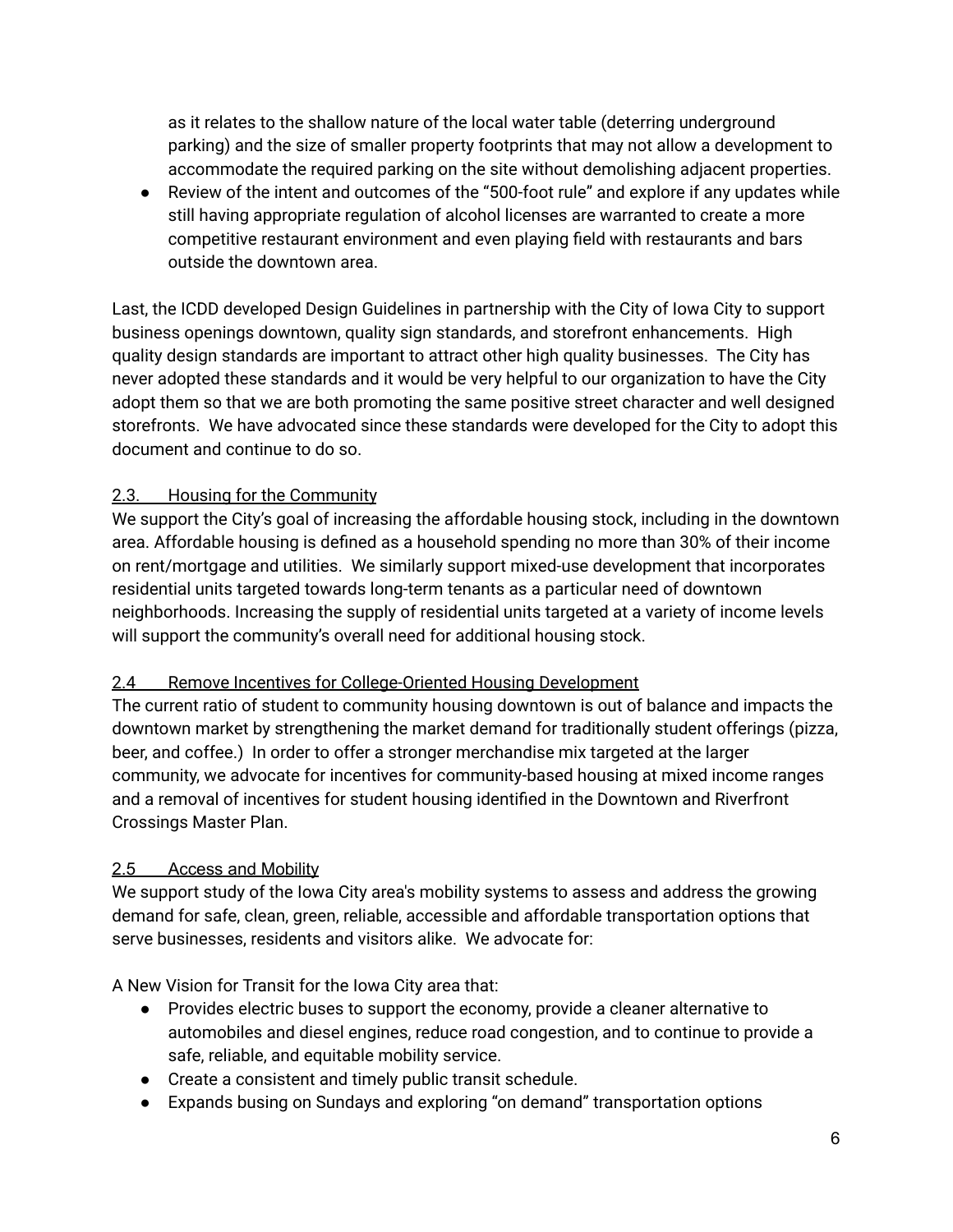● Fosters public transportation solutions through Transportation Network Companies (TNC) pilot opportunities.

Street Design Downtown, that:

- Consider input from downtown stakeholders before modifications are made.
- Changes Market Street from one way to two-way to support accessibility to the Northside from Dubuque Street. This change is critical to the success of this retail neighborhood.
- Support for street design and parking changes to increase mobility and safety for both motorized and non-motorized traffic while ensuring there is sufficient parking for visiting shoppers.
- Carefully reviewing safest locations to support new bike lanes downtown that do not conflict with critical operations (deliveries, utilities, and visitor parking.)

Addressing Parking Needs, such as:

- Adding street parking on streets with capacity.
- Prioritizing parking in ramps for visitors and business employee permits above others (residents / students) by requesting this information when providing permits.
- Advocating the University of Iowa to encourage students to leave cars at home and instead of driving utilize free University and City bus/shuttles, E-bikes, zip cars, Uber/Lyft, bicycles, and walking.
- Encourages delivery trucks to temporarily park on-street to preserve parking for patrons as the best method to preserve parking spaces in front of stores.
- Encourage delivery trucks to drop inventory prior to 11am daily
- Strengthen enforcement of illegal parking downtown and agreements with Target

Addressing Aging Parking Facilities by:

● Installing systems to help patrons know when garages are reaching capacity

Creating a bike friendly environment that:

- Expands bike trails and lanes to encourage safe biking options to and from downtown
- Increases bike parking and bike shares downtown and across the area.

#### 2.6 Sidewalk and Street Cafes and Open Dining Opportunities

Iowa City cafes create an unmatched vibrancy that benefit the business, the ICDD and the City. The ICDD commissioned a Sidewalk Cafe Case Study Report in March 2021 to analyze a variety of cities across the country and their approach to outdoor dining policy post COVID-19. The cities selected were other cold weather cities finding ways to embrace all four seasons, even when the temperatures drop. The case studies presented some alternative solutions to similar challenges of promoting and regulating outdoor dining and entertainment in downtown.

The report recommends encouraging private investment in the outdoors as a way to support a 4-seasons environment.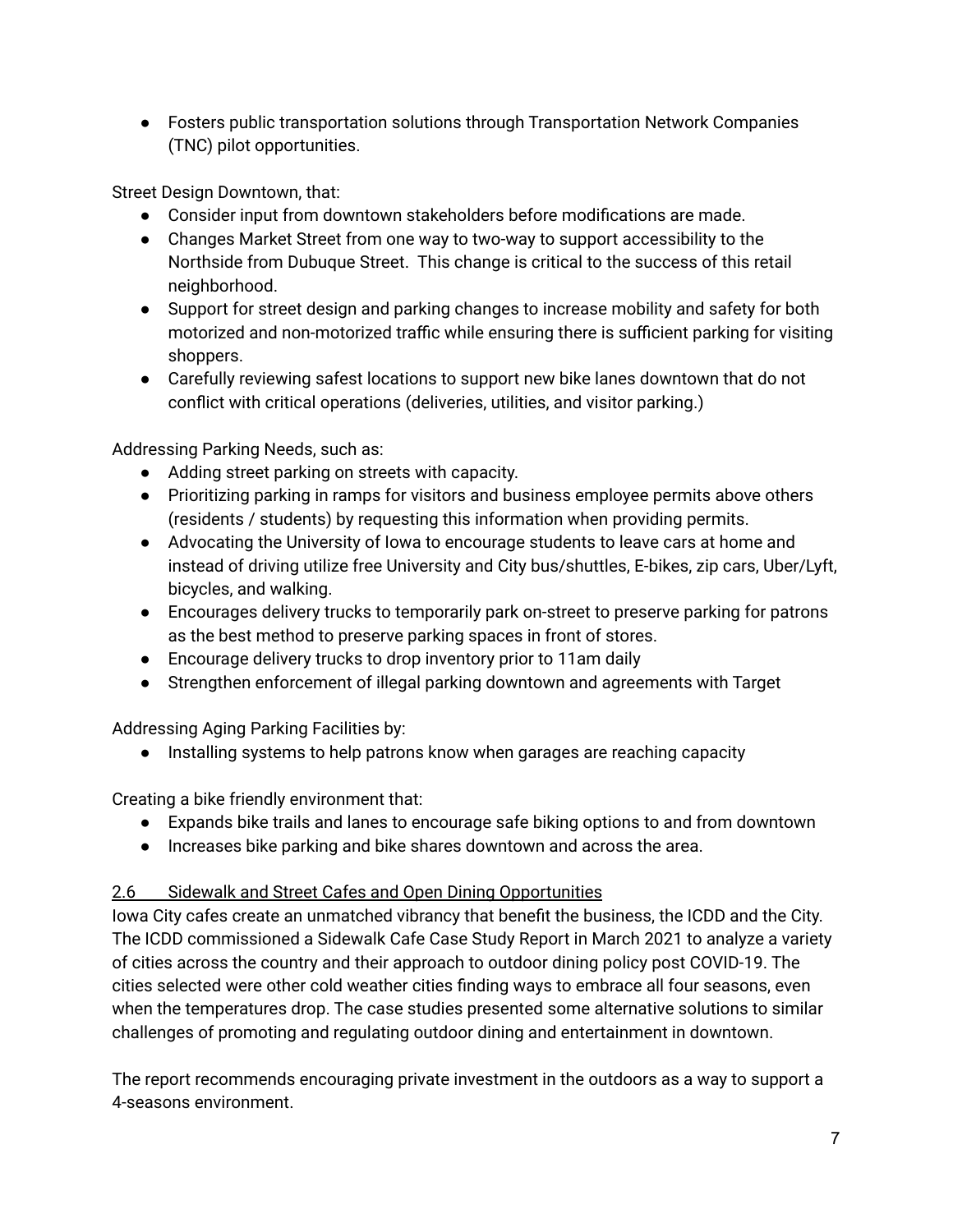We advocate for:

- Adoption of 4-season sidewalk café permit for those that want to participate.
- Café opportunities for nightlife businesses.
- An opportunity to establish "minor cafes" (8 people or less) without fencing and "major cafes" (more than 8) that require temporary fencing similar to existing regulations.
- A reduction and simplification of permit costs to a flat, all inclusive fee for major and minor sidewalk and street cafes. Reward well managed cafes with opportunities for a 3-year permit.
- Create a process for businesses to establish winterized cafe structure
- A policy revision to allow high seating and bar service use outside in cafes
- Allow businesses additional seating permissions to provide more opportunities for the general public to congregate.
- Explore city-owned natural gas fire-pits for annual usage during the winter months

### 2.7 Historic Preservation:

In 2017, the City of Iowa City commissioned a Downtown HIstoric Survey to document the history of the buildings, the people, and the downtown area and to gain recommendations for its preservation. The ICDD supported one of the Survey's key accomplishments, which was the City of Iowa City's 2021 listing of downtown Iowa City as a National Register of Historic Places. The survey has many other recommendations that are more complex and could require regulatory changes related to zoning.

The vitality of properties and their tenant businesses are crucial to the success of downtown, and achieving a common ground between what is appropriate for the contemporary retail environment and what contributes historically should be considered. The public process for establishing next steps for historic preservation downtown should include the ICDD and these stakeholders. Those who steward these properties currently have valuable information to share and exchange that will help support a robust conversation about preservation and how to best achieve it.

The goals of the ICDD will be to explore ways to achieve balance between incentives provided by the City and any possible requirements of owners with historic properties. The ICDD advocates for public financial support (such as tax relief) to ensure the costs of historic preservation and its importance to the entire community is shared.

2.7.1 Incentivize Historic Preservation - In April, 2021, the Iowa City Downtown District conducted a survey of property owners on historic preservation that demonstrated that downtown stewards are interested in and would be very motivated by additional opt-in incentives as part of downtown preservation. The Iowa City Historic Preservation Commission also recently updated their work plan that includes "developing opt-in incentives for local landmarks in commercial zones."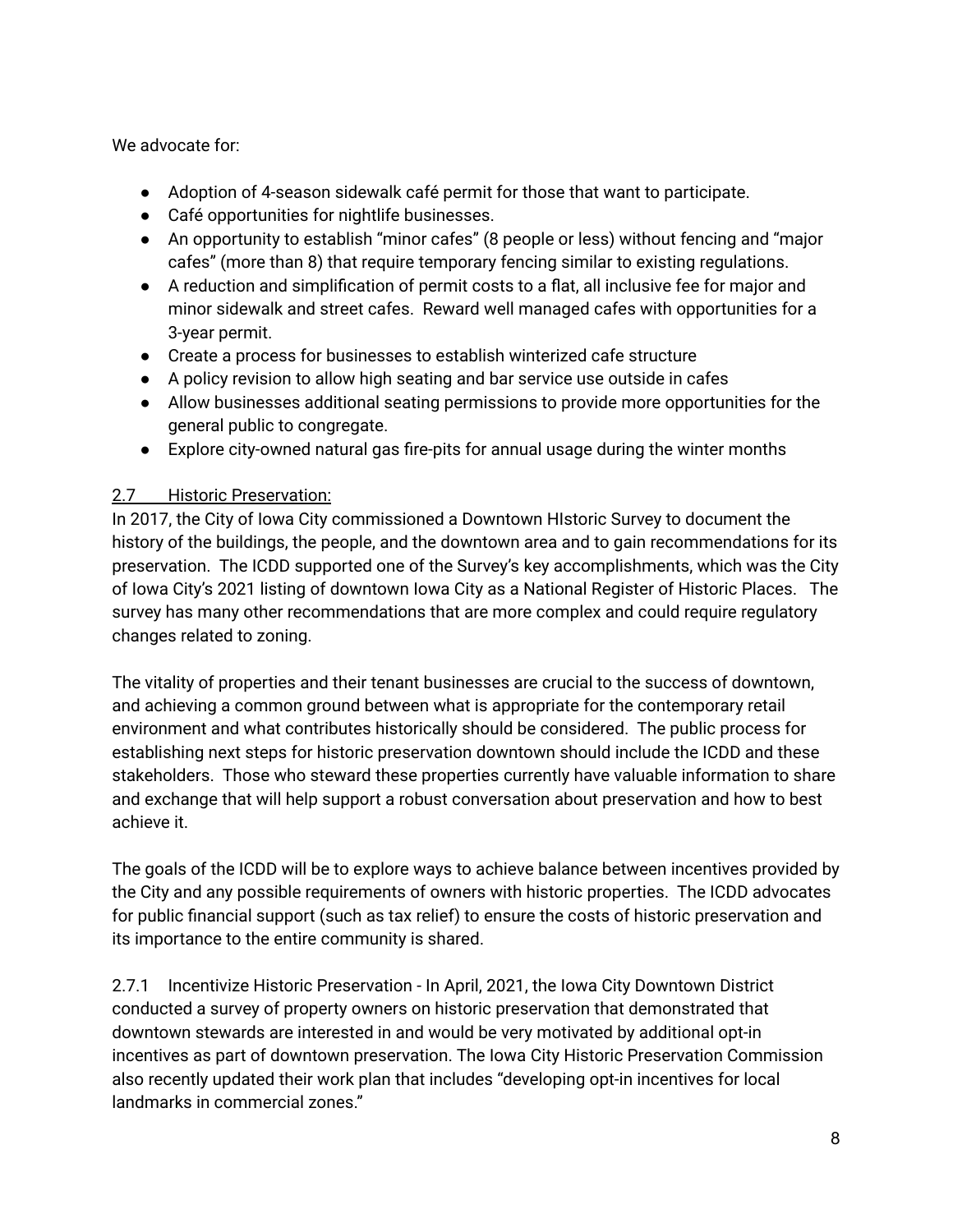2.7.2 New Guidelines and Supportive Process - Current Iowa City Historic Preservation Guidelines don't adequately address commercial buildings but utilize the Secretary of Interior's Guidelines as a default. The City should develop with the Historic Preservation Commission and Downtown District clear and easy to understand guidelines about what is or isn't allowed to a local landmark building in commercial areas.

For consideration:

- Allow discretion and flexibility of which historic era of the building should be preserved;
- Establish a framework that encourages preservation as an incentive for collaborative development processes, with the new College Street development as a leading example;
- Provide clear quidance for mitigation and signage and other educational opportunities that celebrate the history of the site or preserved building;
- Establish clear guidelines that prioritize City goals related to sustainability and preservation, especially where increased levels of natural light meet data-driven social, environmental, and economic sustainability goals.

The program could also consider other tools to support accessibility and make historic buildings work better today, such as the allowance of smaller elevator shafts in local landmarked buildings with small footprints.

These guidelines should be directed at current and new landmark buildings also zoned commercial. In tandem, the City should provide adequate staff time or third-party consultant support to ensure they can reasonably be available to address applications.

2.7.3 Third Party Review - The City should hire a third-party consultant approved by the HPC and ICDD to approve the historic review of commercial landmark buildings, based on the guidelines developed by the City and approved by HPC. This use of a consultant in this manner would be similar to the current process the City uses for Tax Increment Financing projects that undergo third-party review by the National Development Council.

The third party consultant would support a more consistent, predictable, and expedited time frame - which would address one of the primary reasons stewards of historic buildings are not interested in officially listing properties. The consultant could also provide regular updates on projects approved by the HPC.

2.7.4 Opt-In Incentives - Similarly, consider the following financial incentivization for those that Opt-In to local listing:

- Provide professional support for state and federal tax credit applications (shared cost)
- Establish a revolving loan for approved tax credit projects whereby the City allocates funds early that get paid back by the owner when tax credits eventually are realized from the state; and
- Freeze property tax levels on newly listed historic properties to 2018 levels for a period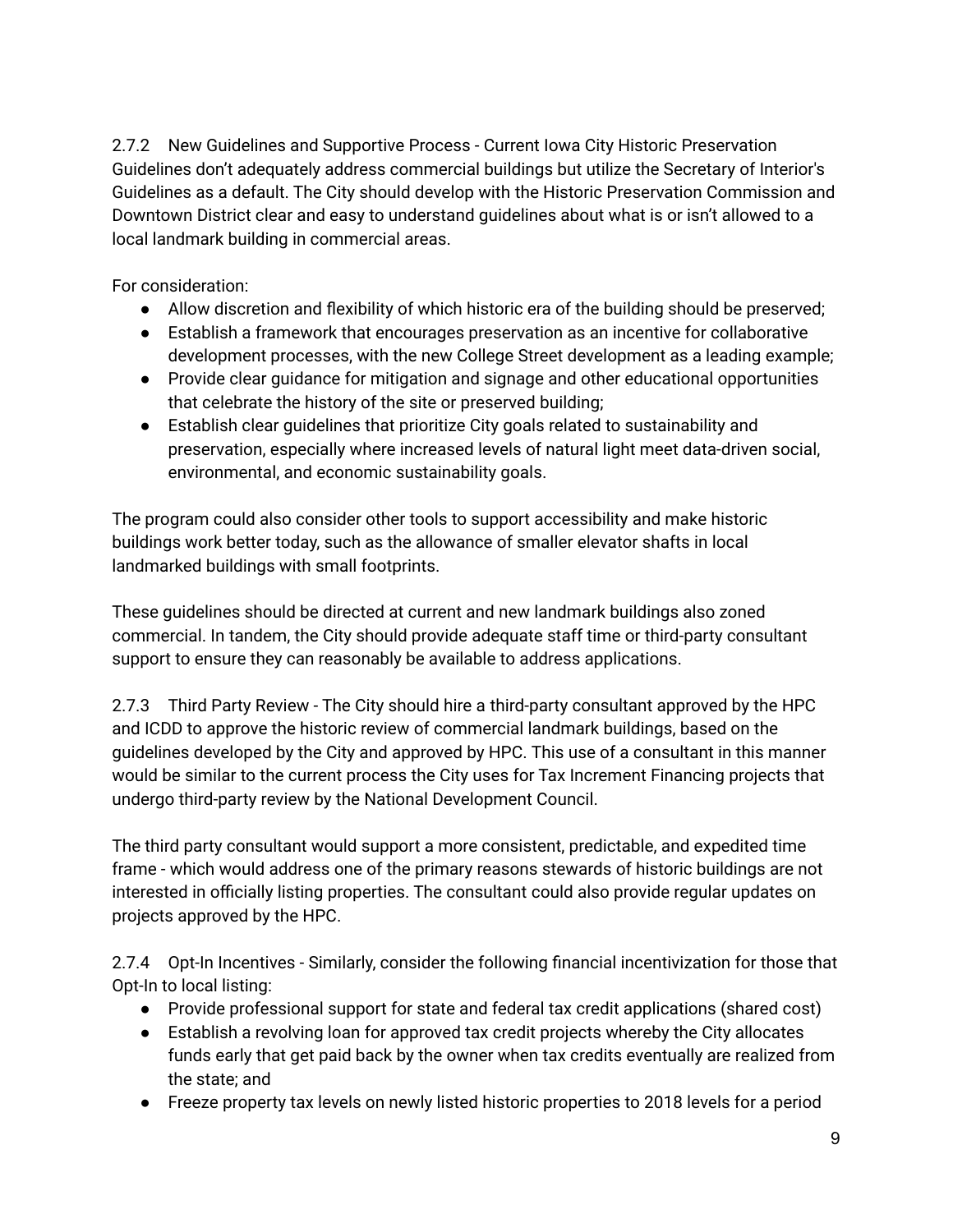of time (e.g. 10 years or a phased tax increase to assessed market level during later years.)

2.7.5 Preserve Heritage Businesses - Preservation is about more than buildings. The City's heritage businesses are part of what makes Iowa City a special place. We advocate for the following:

- Create a Heritage Building program that would certify, recognize and support businesses over 25 years old that are unique to our community to stay viable over time (e.g. Prairie Lights Book Store).
- Similar to landmark buildings, establish financial programs to help support heritage businesses continue for future generations.

# 2.8 Strengthen a Diverse Economy

2.8.1 Support for Retail - Business retention and recruitment is important to the ICDD and we strive to achieve a balanced mix of community-serving versus visitor / student-oriented retail. This requires City support and attention from other economic development organizations. We advocate for:

- Financial incentives to help attract and recruit retailers that meet the co-sponsored City-ICDD 2014 Retail Strategy and 2019 Retail Strategy Update for community-based soft retail goods.
- Financial, TIF assistance, parking reductions or other departures for building improvements that would support improving the accessibility of older properties and retaining independent retailers as a community benefit.
- City support for ICDD-led retail initiatives that enhance the built and regulatory environment.

2.8.2 Support for Local Arts Economy - Local art and culture venues support the success of our authentic place and ICDD mission. ICDD initiatives deliberately serve to foster a local arts industry that appreciates a range of both locally driven, national, and international art. As one of many public art administrators, the ICDD is committed to working with downtown stakeholders and the City of Iowa City to facilitate the installation of work that is of artistic and civic worth, with a strong but not exclusive focus on involving local artists. (See section 3.1). Specifically, we advocate for:

- Restoration of a meaningful financial commitment to the City's Public Arts Program.
- Fair pay for artisans and the development of paid art opportunities.
- City commitment to support the preservation of existing cultural venues and operations as needed.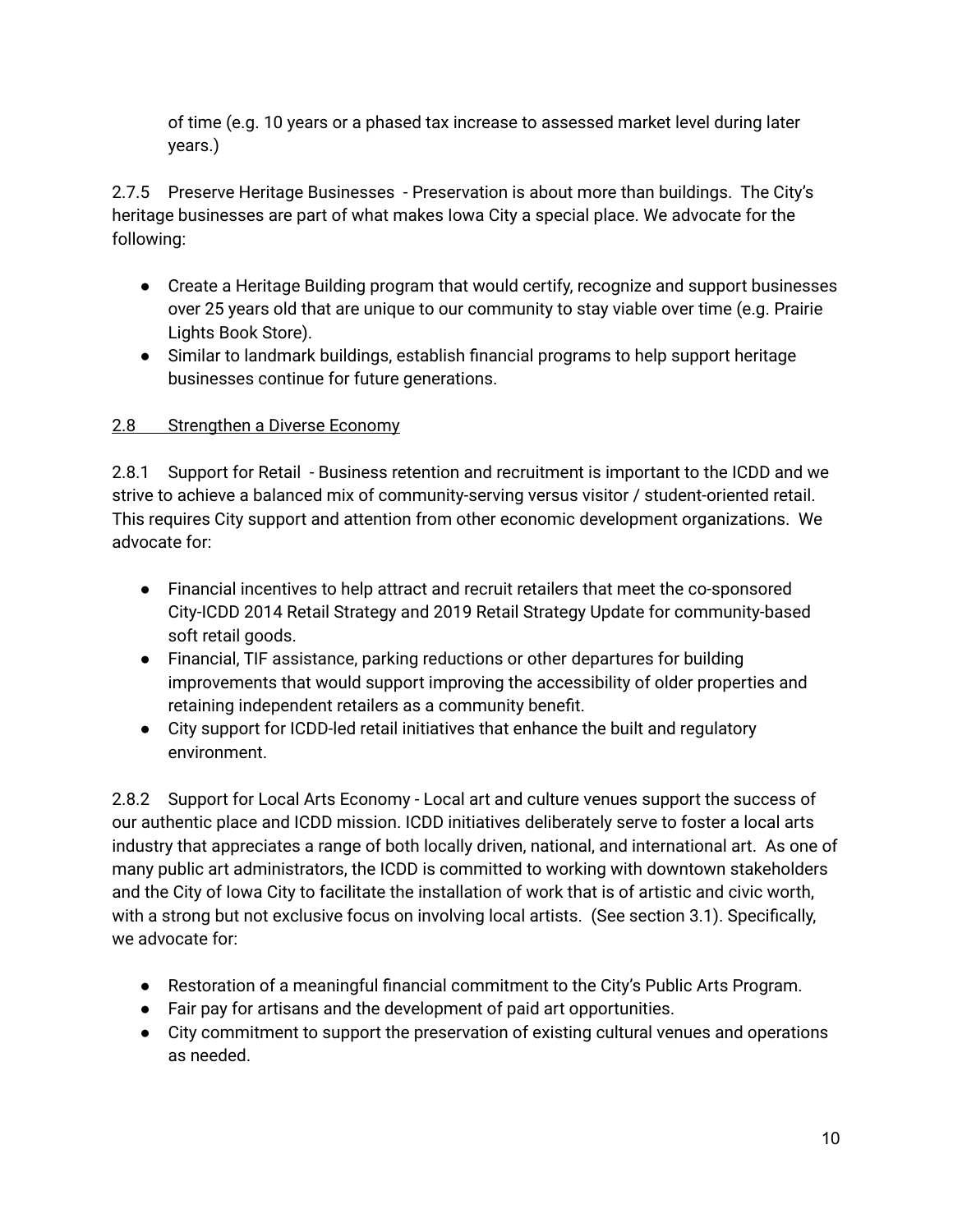2.8.3 Support for Historically Marginalized Businesses - We advocate for City and County public programs that provide financial incentives for BIPOC businesses and cultural entities. This dialogue has begun and could be led by the Iowa City Area Business Partnership and Iowa City Area Development Group (ICAD) in a nimble manner.

The ICDD can do our part by inviting these businesses to review our vacant spaces and supporting connections with property owners.

# 2.9 Establish a More Resilient Economy Post 2020-2021 Coronavirus Pandemic

The 2020-2021novelle coronavirus pandemic resulted in behavioral changes throughout the world that have radically altered the way people gather, interact, shop and dine. We've observed at a local level the need for downtown businesses and entities to have multiple methods for reaching clientele and opportunities for additional space. We've also realized with society re-opening that it will remain important to build a stronger downtown destination in light of the many emerging districts around us. The following initiatives are under exploration. We advocate for the following:

2.9.1 Winterization | Four-Seasons Downtown - Downtown needs flexible, common winter cafe / weatherization opportunities for sidewalk cafes and within the pedestrian mall. We advocate for the City to permit year round sidewalk cafes for winter dining outdoors and support winter programming throughout Johnson County to help encourage a culture shift in dressing for and enjoying the winter season (refer to Section 2.6 for additional details).

2.9.2 Excite through significant winter public arts installation - We advocate for City support and partnership with local hotels and University sponsors and partners on winter public art installations or activities that entice the public to get active and out in the winter season.

2.9.3 Reimagine Dubuque Street - Post-pandemic, people have found more importance in being outdoors, walking and biking over cars, and are interested in more space in the public right of way. Therefore, we see the future construction of Dubuque Street as an opportunity to reimagine the planned 2023 streetscape project for possible change. In 2021, the ICDD commissioned a study to review opportunities for Dubuque Street that built onto the vision in the 2014 Downtown Streetscape Plan that resulted in the following recommendations:

Establish a flexible design of Dubuque Street that allows easy transition of the street during special events and winter and better announces the entry into downtown Iowa City. Specifically:

- Monument features that establish you are in downtown Iowa City
- automated bollards;
- flexible parking and loading consideration of reducing paved lines
- unique ambient lighting;
- sustainable features;
- infrastructure for outdoor heating;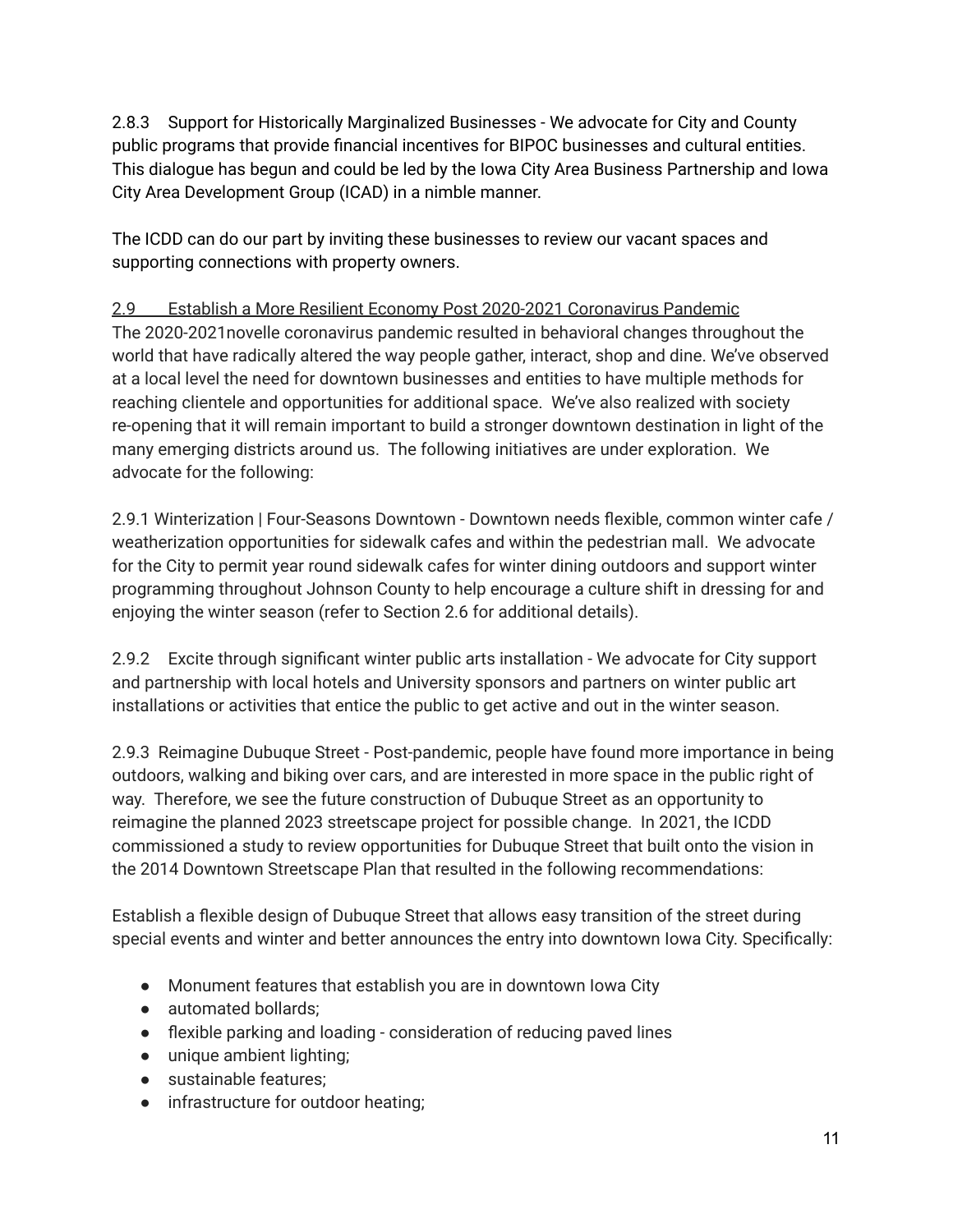- extended cafe opportunities;
- connection with an improved, resurfaced "arts" alley.

This streetscape project should be advanced for a future State of Iowa grant (Vision Iowa or Enhance Iowa) for upcoming State placemaking initiatives.

#### 2.10 Create a Hub of Integrated Neighborhoods

Public input from the 2019 ICDD community survey suggests that the community places a high value on Downtown Iowa City and the operations of the ICDD and they would like to see more opportunities to connect Downtown with other neighborhoods of the City. As an organization, the ICDD advocates for the following as a means to support our larger vision of serving as a "hub" connecting all Iowa City neighborhoods and our surrounding cities together.

2.10.1 Connections through Public Art - The ICDD advocates for the City or other public art programs to invest in and carry themes that serve to connect downtown and other community neighborhoods or local communities together. The ICDD will similarly invest in public art programming that demonstrates our shared history, education and pride between downtown and the larger neighborhood system as one community.

We advocate to the City to incorporate new and updated downtown improvements with public art.

2.10.2 Foster new and expanded SSMID opportunities and/or neighborhood partnerships - Input received during the 2019 Strategic Plan Update from the ICDD Board, larger community, and City Council suggested that the ICDD's services could be of value to other neighborhoods. Property owners proximate to the Downtown have sought input on how to be included in ICDD services and events. Currently, there is no clear path for how to best work together.

Because many stakeholders agree it is within the ICDD's benefit to work collaboratively with emerging areas and new businesses that may impact the downtown market and City and ICDD service areas, the ICDD advocates to support new neighborhood organizations such as Self Supporting Municipal Improvement Districts (SSMIDs.)

Specifically, the ICDD supports the encouragement of a new neighborhood organization for part or all of the 500-acre Riverfront Crossings area and the South District area (or others). Property and business owners in these areas are not organized to take advantage of a united marketing message, neighborhood branding, enhanced services, or a united voice. ICDD leadership and staff will make a pointed effort to inform other interested neighborhoods of its own story, the path toward successful organization, and the legal and other considerations to encourage a united voice that would serve as a sister organization and co-collaborator with the ICDD. Neighborhoods working together, instead of apart, will build a stronger, healthier Iowa City area community.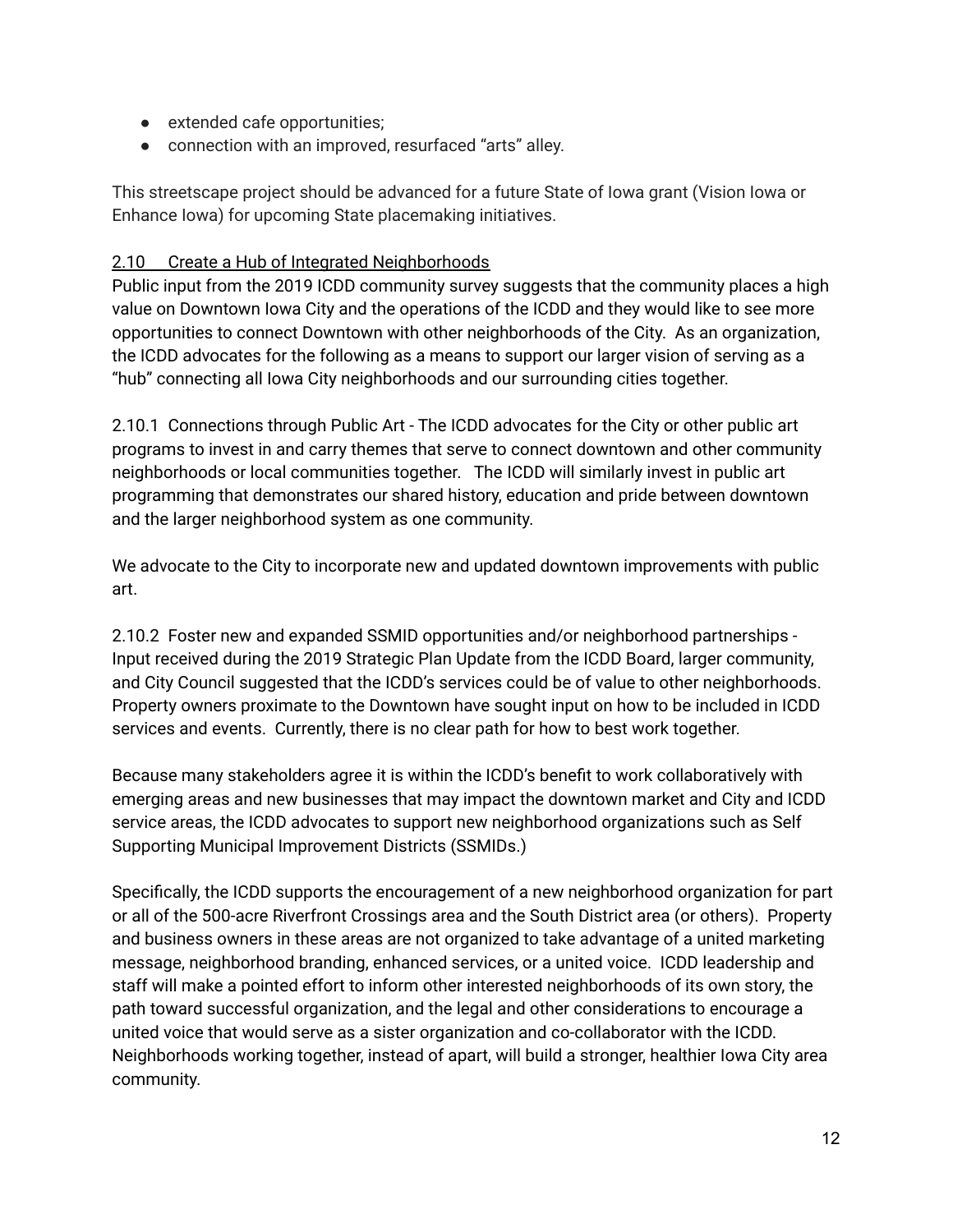2.10.3 Incentivize Investment in the Individual Commercial Properties Community-Wide - The City should encourage the care and investment in all commercial areas of Iowa City so that all small business owners have similar investment opportunities. We advocate for government incentives to support continuous investment into the commercial areas of the City through programs such as matching facade and signage grants.

### 2.11 Support for a County-Wide visioning process through Better Together 2030

Build on ICDD's involvement in Project Better Together's COVID-19 emergency actions and collaborative success and evolve the initial reaction to a global pandemic toward a proactive effort to unify the Iowa City area. This community-wide vision should engage everyone in the community, the University of Iowa, people of all ages and those who work or play here, to set a course of action for achieving their hopes and aspirations for their future in the Iowa City area.

Similarly, strengthening the town-gown relationship continues to be a priority. The University of Iowa and community leaders from across Johnson County must work together in a more intentional and strategic way. Because downtown is a prominent destination and a recruitment tool for local workforce, we advocate for a supportive town/gown relationship to advance the health of the downtown and the entire community.

The Downtown District supports:

- A formal organizational structure with partner organizations to advance opportunities to address campus and community-wide challenges and long-term opportunities with trusted partners. This type of collaboration will benefit the Downtown District area and support the vision for economic development, community development and cultural endeavors.
- Advocating on community-wide issues to the State of Iowa that generally benefit the ICDD where the ICDD voice can add to those of other municipal, University, economic development and/or other local leadership in the region.
- The coordination of maintenance and construction projects with and between the City and UI to reduce the number of disruptions to downtown pedestrian and vehicular traffic.
- Support for collaborative downtown events with these partners to help familiarize, welcome, and promote local shopping, employment, participation in the arts and culture scene, and welcoming of new, long-term community members.

#### **3.0 Draw Visitors and Community to Downtown**

The Downtown District aims to be a place where people of all backgrounds and ages are drawn; a community where people feel welcome in an environment of mutual respect, in which they collaborate and make connections with one another; and where a shared community identity can flourish at the same time that differences and variety are valued.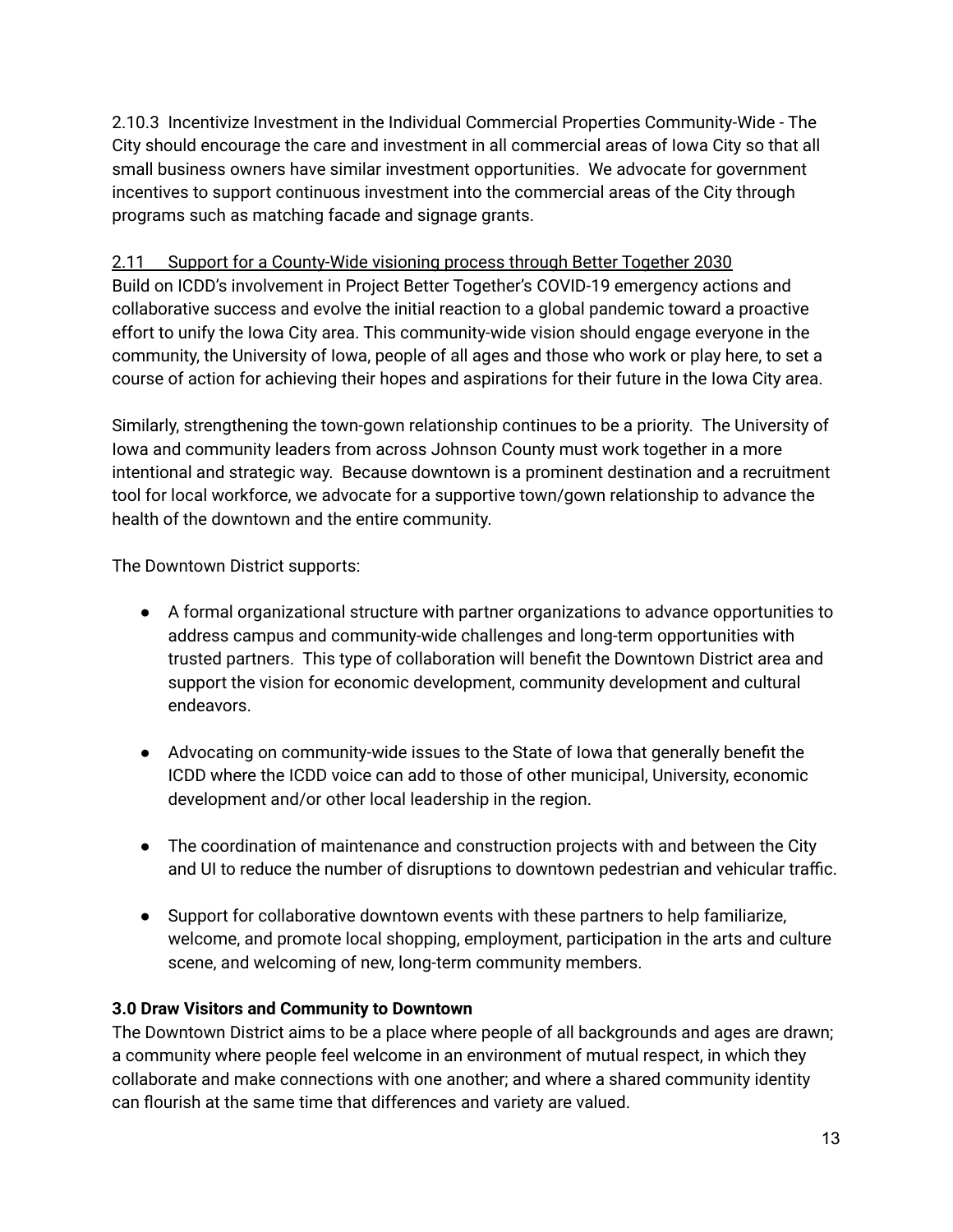### **ICDD Positions:**

#### 3.1 Bring to Life Underutilized Spaces (Placemaking)

We support activating underused areas of downtown to ensure their safety and to promote the relevance of our downtown as a dynamic place to engage with the community. We advocate for support to continue and grow our placemaking efforts downtown. Specifically:

- Continued, predictable annual financial support from the City to activate the north end of the Pedestrian Mall known as Black Hawk Mini Park and other areas in need of activation. If the funding was predictable and secure, the ICDD could plan for traveling national exhibits that are enjoyed in other cities. Without predictability of funding, this type of art will likely not visit Iowa City.
- Implementation of a simple and flexible City approval process for temporary public art projects that use or otherwise activate public spaces.

3.1.1 Activate the University of Iowa Pentacrest. - We advocate to University of Iowa leadership to invest in the Pentacrest yard as a way to welcome and encourage activities in the largest green space available to downtown. The low black fence should be removed for it's "stay off" message and both public and student programming should be integrated as one community. Opportunities include wrapping and uplighting trees, uplight and line Pentacrest buildings with lights, allow additional projection art, and programming all season activities throughout the Pentacrest with emphasis on the flat yard along Clinton Street.

#### 3.2 Draw Feet in the Street (Events)

The ICDD advocates for events that draw people downtown, supports the downtown economy, and fosters art, music, and literary advancements. Recognizing that the Downtown landscape is a living and breathing ecosystem of businesses in need of customer traffic, utility access corridors, and pathways for people and deliveries, events require a thoughtful approach in order to keep business operations from being significantly disrupted. Collaboration with our local businesses and properties is an easy way to encourage diverse, integrated and successful events for the entire community.

We advocate for:

- Minimal requests for street closures that have significant negative impacts on soft-good retailers.
- Prioritization of support for downtown businesses over outside vendors.
- Communication and accommodation of brick and mortar businesses when planning the event layout to minimize, where possible, the blocking of businesses by vendors or entertainment.